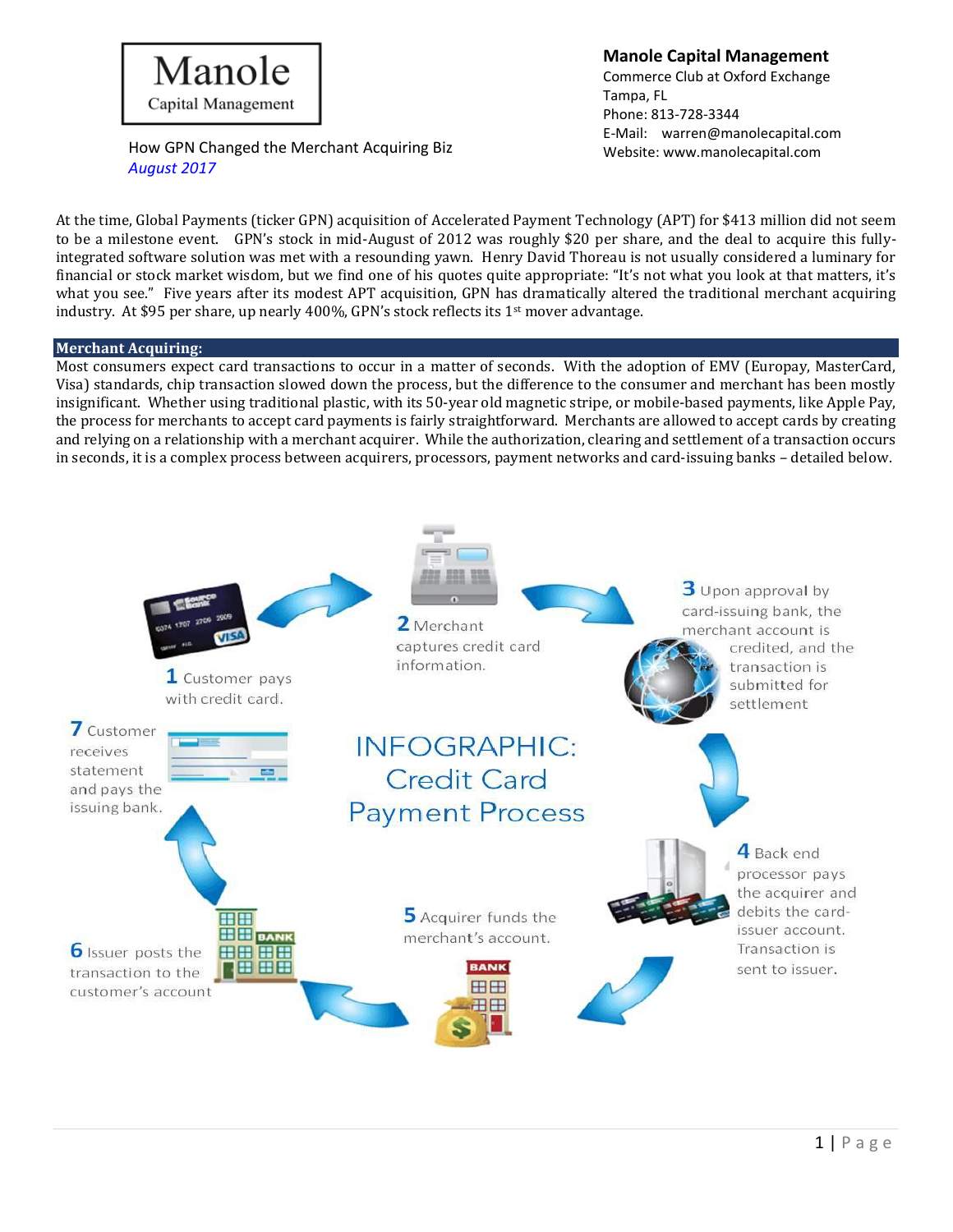#### **The Rate Card:**

**Manole Capital Management** Commerce Club at Oxford Exchange Tampa, FL

Phone: 813-728-3344 E-Mail: [warren@manolecapital.com](mailto:warren@manolecapital.com)

The total cost to the merchant to accept a card transaction is the MDR (Merchant Discount Rate). Interchange represents the fee the card-issuing bank earns for providing consumers this monthly line of credit. The rate card for card acceptance is complicated and varies depending upon multiple factors. What is the merchant processing method? Is the card present in the physical location, or is the card not present (CNP)? What kind of transaction data is provided? Is the expiration date, zip code or a security code captured? What is the Merchant Category Code (MCC)? This data helps frame the potential for fraud and charge-backs.

Payment networks like Visa and MasterCard publicly post their Interchange rates, but these forms are difficult to decipher. Just look below at Visa's rate card and realize it is 1 of 20 total pages. For a look at the entire rate card, click [here.](https://usa.visa.com/dam/VCOM/global/support-legal/documents/visa-usa-interchange-reimbursement-fees-2017-april.pdf) In addition to network charges and interchange, the merchant has to pay for the acquiring and processing of card acceptance. The companies that dominate this less-known space are JP Morgan's Paymentech, First Data (ticker FDC), Vantiv (ticker VNTV), Global Payments (ticker GPN) and Heartland Payments (acquired by GPN in December of 2015 for \$4.3 billion).

> Visa USA Consumer Check Card Exempt and Regulated Interchange Reimbursement Fees Visa USA Interchange Reimbursement Fees

#### Visa USA Consumer Check Card Exempt and Regulated Interchange Reimbursement Fees

| <b>Fee Program</b>                                     | <b>Exempt Visa Check Card</b>             | <b>Regulated Visa Check Card</b> |
|--------------------------------------------------------|-------------------------------------------|----------------------------------|
| <b>Card Present Transactions</b>                       |                                           |                                  |
| CPS/Supermarket, Debit                                 | \$0.30                                    | $0.05\% + $0.21*$                |
| CPS/Retail, Debit                                      | $0.80\% + $0.15$                          | $0.05\% + $0.21*$                |
| <b>CPS/Automated Fuel Dispenser</b><br>(AFD), Debit    | $0.80\% + $0.15$<br>$(50.95 \text{ Cap})$ | $0.05\% + $0.21*$                |
| <b>CPS/Service Station, Debit</b>                      | $0.80\% + $0.15$<br>$(50.95 \text{ Cap})$ | $0.05\% + $0.21*$                |
| CPS/Small Ticket, Debit                                | $1.55\% + $0.04$ <sup>1</sup>             | $0.05\% + $0.21*$                |
| <b>CPS/Restaurant, Debit</b>                           | $1.19% + $0.10$                           | $0.05\% + $0.21*$                |
| <b>CPS/Hotel and Car Rental Card</b><br>Present, Debit | $1.19% + $0.10$                           | $0.05\% + $0.21*$                |
| CPS/Passenger Transport Card<br>Present, Debit         | $1.19% + $0.10$                           | $0.05\% + $0.21*$                |
| <b>Travel Service, Debit</b>                           | $1.19% + $0.10$                           | $0.05\% + $0.21*$                |
| CPS/Retail Key Entry, Debit <sup>2</sup>               | $1.65\% + $0.15$                          | $0.05\% + $0.21*$                |
| <b>Card Not Present Transactions</b>                   |                                           |                                  |
| CPS/Retail 2 - Card Not Present,<br>Debit              | $0.65\% + $0.15$<br>(\$2.00 Cap)          | $0.05\% + $0.21*$                |
| <b>CPS/Debt Repayment</b>                              | $0.65\% + $0.15$<br>(\$2.00 Cap)          | $0.05\% + $0.21*$                |
| <b>CPS/Utility, Debit</b>                              | \$0.65                                    | $0.05\% + $0.21*$                |
| CPS/Government                                         | $0.65\% + $0.15$<br>(\$2.00 Cap)          | $0.05\% + $0.21*$                |
| <b>CPS/Card Not Present, Debit</b>                     | $1.65\% + $0.15$                          | $0.05\% + $0.21*$                |
| CPS/e-Commerce Basic, Debit                            | $1.65\% + $0.15$                          | $0.05\% + $0.21*$                |

Rates Effective April 22, 2017

22 April 2017 Il Rights Reserved.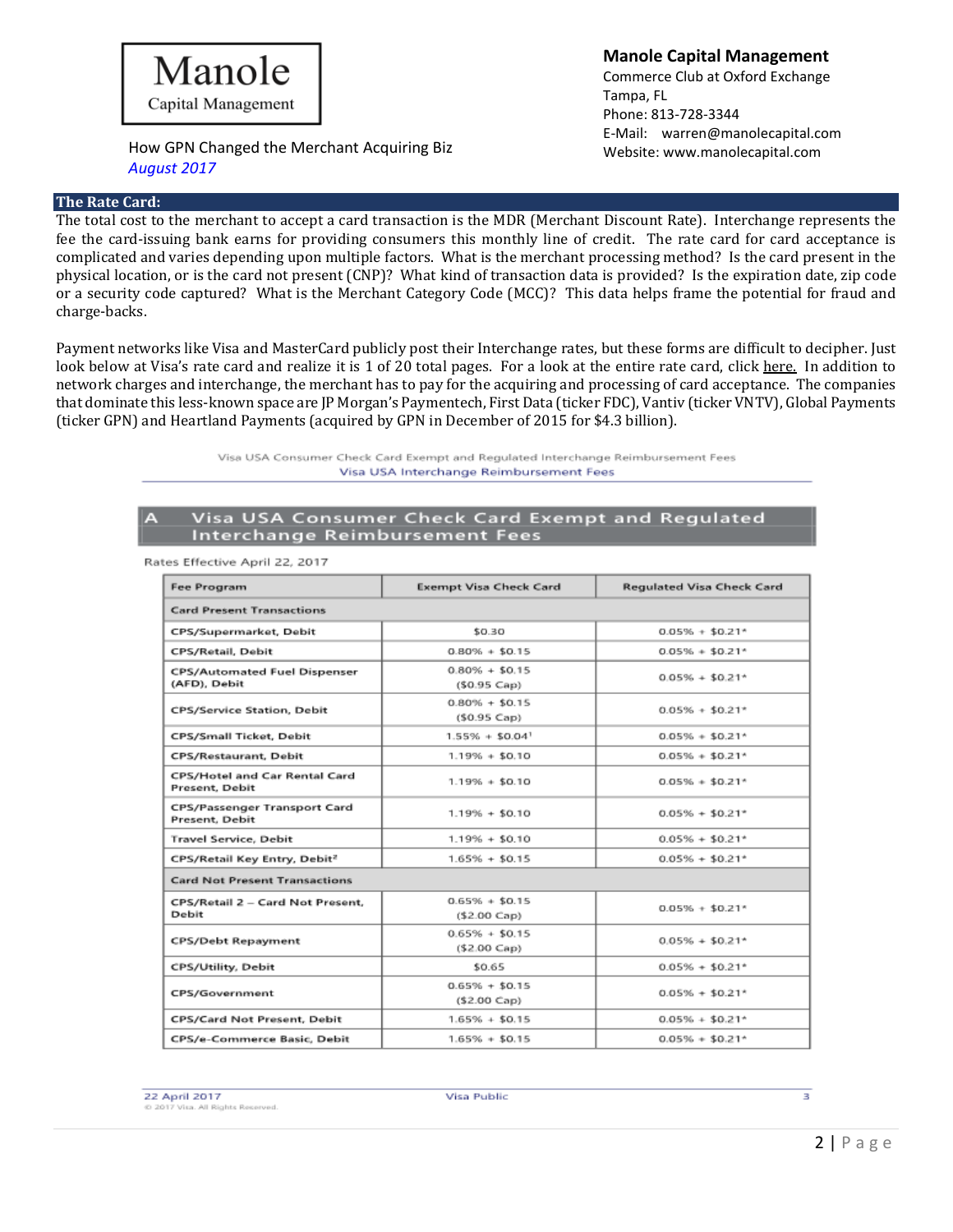

#### **How Business Worked:**

**Manole Capital Management**

Commerce Club at Oxford Exchange Tampa, FL Phone: 813-728-3344 E-Mail: [warren@manolecapital.com](mailto:warren@manolecapital.com)

The vast majority of US merchants accept card transactions. Rarely, a consumer will encounter a business that only accepts cash. In fact, Visa recently began to promote a program incentivizing businesses to only accept cards and no longer accept physical cash. Manole Capital wrote a research note discussing the secular decline of cash and the slow, steady growth of cardbased transactions (which can be rea[d here\)](https://docs.wixstatic.com/ugd/43315f_0dd37796a6584165b7be3af3f9e28a76.pdf).

Despite price affecting their bottom lines, most small to mid-sized businesses are not terribly focused on their costs of card acceptance. Many simply think it is the cost of doing business, no different than the cost of electricity, rent or insurance. Accepting cards is expected by consumers, and most merchants simply want the process to occur seamlessly and fast. In the event of a problem with a piece of hardware or PoS (Point-of-Sale) device, merchants want an acquirer to quickly fix the problem and keep the check-out process running. Most merchants are oblivious to add-on costs and fees. Monthly statements can be complicated and crowded with unidentifiable fees and charges. If business is good, the merchant can afford to ignore the costs. If business is soft, the business owner will likely shop competing acquirers, changing for a lower price.

#### **How Things Changed:**

With GPN's deal for APT, a massive shift in the marketplace occurred. Merchant acquirers are now attempting to get embedded into their client workflow. Through an elaborate network of value-added resellers (VARs), technology is being sold into all types of businesses. Software initially is developed and customized to fit one specific vertical, but can easily branch out and migrate to multiple industries. For example, APT was initially a wonderful dental software allowing dentists to efficiently manage their practices. It could handle client data, appointment scheduling, dental records and even store x-ray and digital images. When GPN acquired it, APT had grown to 30,000 merchants across 30 various verticals, in fields from dental to medical to pharmaceutical to veterinary. This single integration point and highly flexible platform enables all of these companies to effectively manage their business.

Almost as a by-product, this software had the capability to act as a gateway for securely handling payments. GPN handled roughly \$8 billion in card transactions for APT, which was easily processed over its scalable payment platform. In its decision to acquire APT, GPN was probably looking to secure these card-based transactions over a long period of time. This was a good business decision for GPN, as each additional transaction riding on its payment platform has very high incremental margins. Also important, but not as clear to many in the market, was the retention factor. If GPN became ingrained into these merchants, it would no longer be at risk of losing clients to competitors because of cost. In fact, GPN changed the entire argument. By becoming an integral component in how business is run, GPN made the price it charges a merchant for accepting cards almost irrelevant. Merchants were no longer tempted to switch acquirers based upon a few basis points of lower card-acceptance costs because GPN became a vital element in running their businesses.

#### **An Acquisition Wave:**

APT was the first of several deals for GPN. In January of 2014, it acquired PayPros for \$420 million. This deal added 1,000 technology-based software partners and over 58,000 new merchants. To quote Charles Caleb Colton, "Imitation is the sincerest form of flattery." Competitors noticed this ISV (Integrated Software Vendor) trend and responded. First Data, in October of 2013, acquired Clover for \$56 million. It was a tablet-based PoS system that allowed merchants to download apps from an array of developers to help merchants handle specific business tasks like omni-channel sales, inventory control or payroll. Vantiv made a splash by acquiring Mercury Payments Systems for \$1.65 billion in May of 2014. Mercury is a leader in software solutions that get embedded into PoS applications. Then in May of this year, FDC acquired CardConnect for \$750 million. Not only should this decrease FDC's merchant attrition, but it gets them further into the ISV game. Just this month, GPN acquired The Active Network for \$1.2 billion. Active is a cloud-based, mission-critical enterprise software solution, that just so happens to also handle payment solutions for its merchants.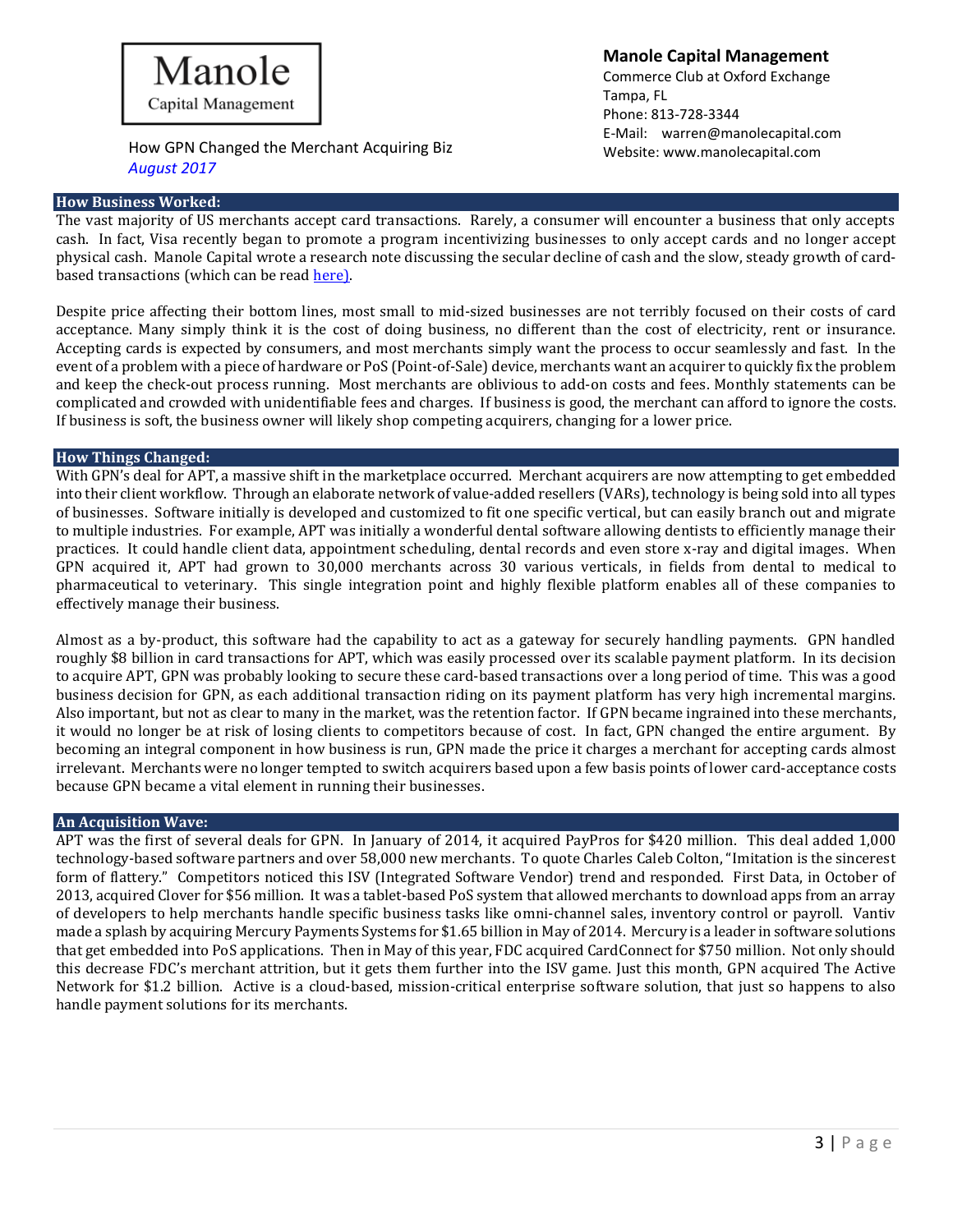

#### **Conclusion:**

**Manole Capital Management** Commerce Club at Oxford Exchange Tampa, FL Phone: 813-728-3344 E-Mail: [warren@manolecapital.com](mailto:warren@manolecapital.com)

Instead of simply competing in a price war, card acquirers are using technology to provide a better product. Software capabilities and integrated hardware devices are morphing this hyper-competitive industry into a technology battle. In years past, the barriers to entry were small. An acquirer could knock on the door of a merchant, lower price and win business. Now, technology and integration make this price battle nearly irrelevant. Businesses are not willing to switch operating platforms for a few basis points of card-acceptance savings.

The disappearance of cash and checks continues to create a strong tailwind for all participants. The secular growth of electronic and card-based payments will last for decades. MasterCard's slide (seen below) shows how the industry can grow for years. A deeper analysis reveals how certain players, if they maintain and expand the services offered to their clientele, can reduce attrition and successfully grow. GPN's acquisition of APT just had its 5-year anniversary, but few celebrated how this deal significantly changed the merchant acquiring landscape. Recent deals, at lofty valuations (a), indicate that GPN started a trend, and technology arms race, back in 2012.

# **Secular Growth Opportunity Remains High**



### Share of Cash Transactions - All Payment Categories

#### Footnote:

(a) In August 2017, Vantiv announced its intention to purchase WorldPay for 16x fwd EBITDA or 25x fwd EPS